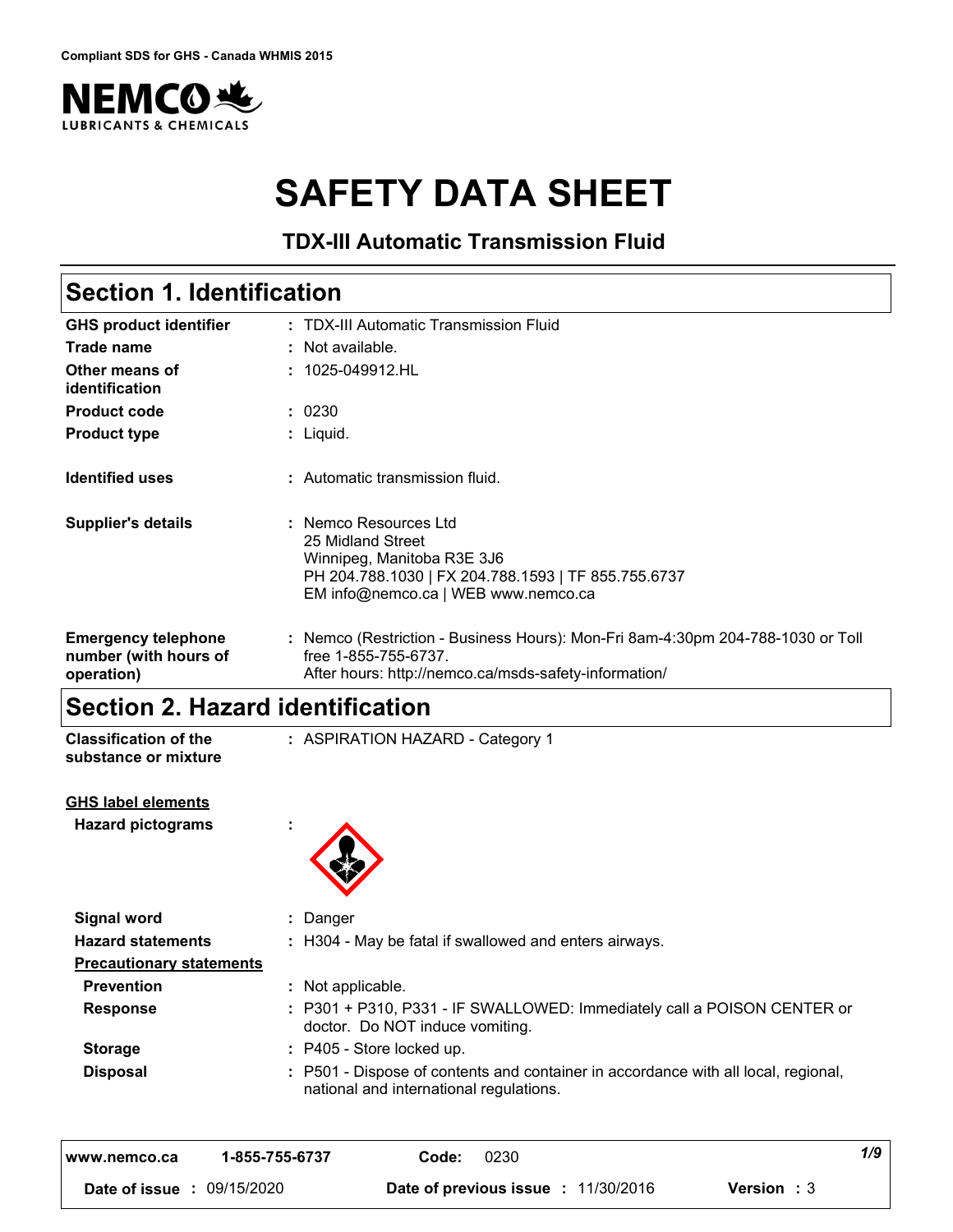**NEMCO头 LUBRICANTS & CHEMICALS** 

### **Section 3. Composition/information on ingredients**

#### **Substance/mixture :**

Mixture

**Other means of identification**

**:** 1025-049912.HL

| Ingredient name                                        | $%$ (w/w)  | <b>CAS number</b> |
|--------------------------------------------------------|------------|-------------------|
| Distillates (petroleum), hydrotreated heavy paraffinic | $80 - 100$ | 64742-54-7        |

**The exact percentage (concentration) in the composition has been withheld as a trade secret in accordance with the amended HPR as of April 2018.**

**There are no additional ingredients present which, within the current knowledge of the supplier and in the concentrations applicable, are classified as hazardous to health or the environment and hence require reporting in this section.**

**Occupational exposure limits, if available, are listed in Section 8.**

### **Section 4. First-aid measures**

#### **Description of necessary first aid measures**

| Eye contact         | : Immediately flush eyes with plenty of water, occasionally lifting the upper and lower<br>eyelids. Check for and remove any contact lenses. Continue to rinse for at least 20<br>minutes. Get medical attention if irritation occurs.                                                                                                                                                                                                                                                                                                                                                                                                                                                                                                                                                                                                          |
|---------------------|-------------------------------------------------------------------------------------------------------------------------------------------------------------------------------------------------------------------------------------------------------------------------------------------------------------------------------------------------------------------------------------------------------------------------------------------------------------------------------------------------------------------------------------------------------------------------------------------------------------------------------------------------------------------------------------------------------------------------------------------------------------------------------------------------------------------------------------------------|
| <b>Inhalation</b>   | : Remove victim to fresh air and keep at rest in a position comfortable for breathing.<br>If not breathing, if breathing is irregular or if respiratory arrest occurs, provide<br>artificial respiration or oxygen by trained personnel. It may be dangerous to the<br>person providing aid to give mouth-to-mouth resuscitation. Get medical attention if<br>adverse health effects persist or are severe. If unconscious, place in recovery<br>position and get medical attention immediately. Maintain an open airway. Loosen<br>tight clothing such as a collar, tie, belt or waistband.                                                                                                                                                                                                                                                    |
| <b>Skin contact</b> | : Flush contaminated skin with plenty of water. Get medical attention if symptoms<br>occur. Wash clothing before reuse. Clean shoes thoroughly before reuse.                                                                                                                                                                                                                                                                                                                                                                                                                                                                                                                                                                                                                                                                                    |
| Ingestion           | : Get medical attention immediately. Call a poison center or physician. Wash out<br>mouth with water. Remove dentures if any. Remove victim to fresh air and keep at<br>rest in a position comfortable for breathing. If material has been swallowed and the<br>exposed person is conscious, give small quantities of water to drink. Stop if the<br>exposed person feels sick as vomiting may be dangerous. Aspiration hazard if<br>swallowed. Can enter lungs and cause damage. Do not induce vomiting. If<br>vomiting occurs, the head should be kept low so that vomit does not enter the lungs.<br>Never give anything by mouth to an unconscious person. If unconscious, place in<br>recovery position and get medical attention immediately. Maintain an open airway.<br>Loosen tight clothing such as a collar, tie, belt or waistband. |

#### **Most important symptoms/effects, acute and delayed**

| <b>Potential acute health effects</b><br>Eye contact | : No known significant effects or critical hazards. |
|------------------------------------------------------|-----------------------------------------------------|
| <b>Inhalation</b>                                    | : No known significant effects or critical hazards. |
| <b>Skin contact</b>                                  | : No known significant effects or critical hazards. |
| Ingestion                                            | : May be fatal if swallowed and enters airways.     |
| Over-exposure signs/symptoms                         |                                                     |
| Eye contact                                          | : No known significant effects or critical hazards. |
| <b>Inhalation</b>                                    | : No known significant effects or critical hazards. |
| <b>Skin contact</b>                                  | : No known significant effects or critical hazards. |

| www.nemco.ca  | 1-855-755-6737 | Code: | 0230                                       |                    | 2/9 |
|---------------|----------------|-------|--------------------------------------------|--------------------|-----|
| Date of issue | : 09/15/2020   |       | <b>Date of previous issue : 11/30/2016</b> | <b>Version</b> : 3 |     |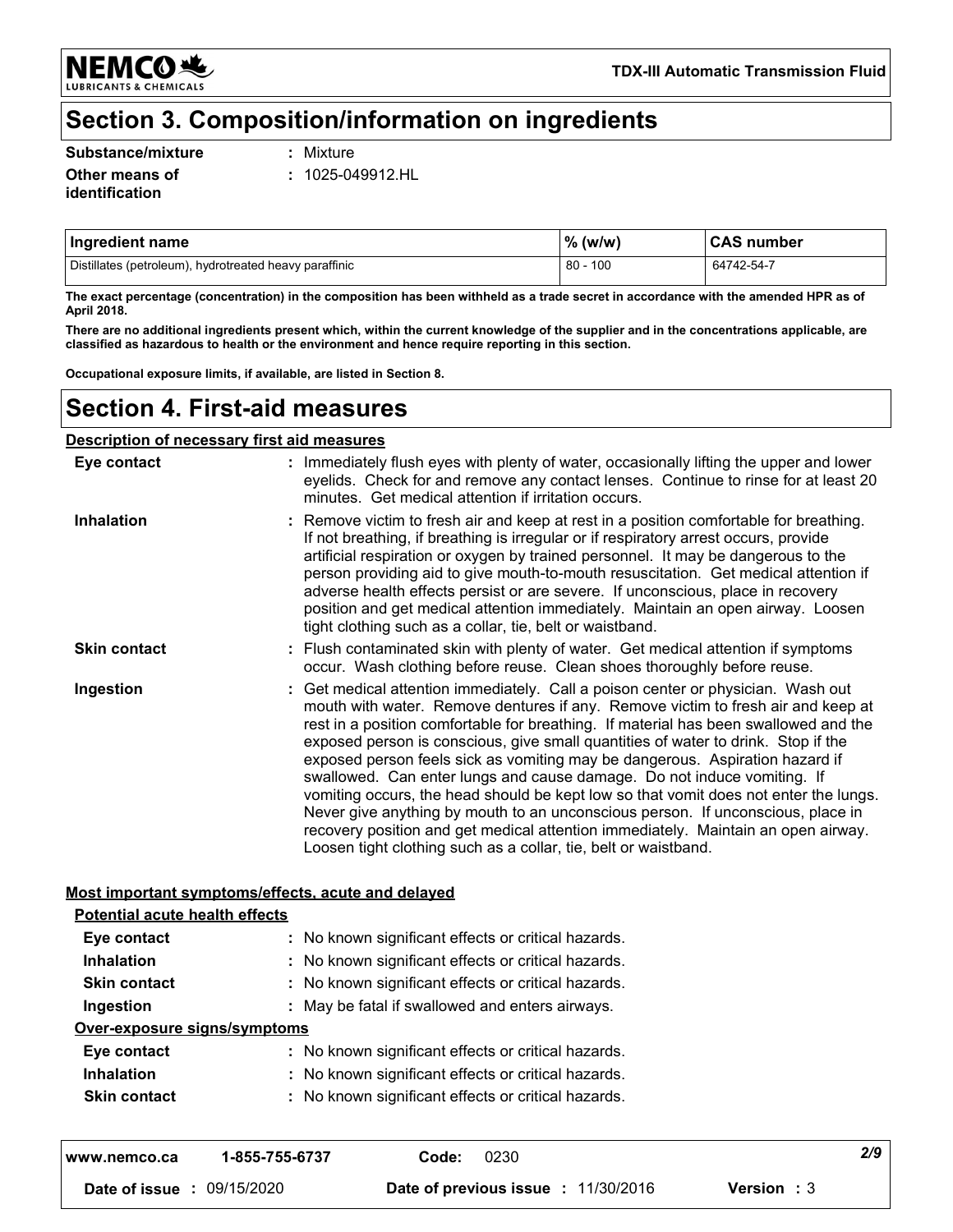

**TDX-III Automatic Transmission Fluid**

### **Section 4. First-aid measures**

| Ingestion | : Adverse symptoms may include the following:<br>nausea or vomiting |
|-----------|---------------------------------------------------------------------|
|           |                                                                     |

### **Indication of immediate medical attention and special treatment needed, if necessary**

| Notes to physician                | : Treat symptomatically. Contact poison treatment specialist immediately if large<br>quantities have been ingested or inhaled.                                                |
|-----------------------------------|-------------------------------------------------------------------------------------------------------------------------------------------------------------------------------|
| <b>Specific treatments</b>        | : No specific treatment.                                                                                                                                                      |
| <b>Protection of first-aiders</b> | : No action shall be taken involving any personal risk or without suitable training. It<br>may be dangerous to the person providing aid to give mouth-to-mouth resuscitation. |

**See toxicological information (Section 11)**

#### **Section 5. Fire-fighting measures** Promptly isolate the scene by removing all persons from the vicinity of the incident if **:** there is a fire. No action shall be taken involving any personal risk or without suitable training. **Hazardous thermal decomposition products Specific hazards arising from the chemical** No specific data. **:** Toxic fumes gases or vapors may evolve on burning. Water may cause splattering. **:** Material floats on water. Fire-fighters should wear appropriate protective equipment and self-contained **:** breathing apparatus (SCBA) with a full face-piece operated in positive pressure mode. **Special protective equipment for fire-fighters** Use water spray to cool fire exposed surfaces and to protect personnel. Foam, dry **:** chemical or water spray (fog) to extinguish fire. **Extinguishing media** None known. **: Suitable extinguishing media Unsuitable extinguishing media Special protective actions for fire-fighters**

### **Section 6. Accidental release measures**

### **Personal precautions, protective equipment and emergency procedures**

| For non-emergency<br>personnel   | : No action shall be taken involving any personal risk or without suitable training.<br>Evacuate surrounding areas. Keep unnecessary and unprotected personnel from<br>entering. Do not touch or walk through spilled material. Avoid breathing vapor or<br>mist. Provide adequate ventilation. Wear appropriate respirator when ventilation is<br>inadequate. Put on appropriate personal protective equipment. |
|----------------------------------|------------------------------------------------------------------------------------------------------------------------------------------------------------------------------------------------------------------------------------------------------------------------------------------------------------------------------------------------------------------------------------------------------------------|
| For emergency responders         | If specialized clothing is required to deal with the spillage, take note of any<br>information in Section 8 on suitable and unsuitable materials. See also the<br>information in "For non-emergency personnel".                                                                                                                                                                                                  |
| <b>Environmental precautions</b> | : Avoid dispersal of spilled material and runoff and contact with soil, waterways,<br>drains and sewers. Inform the relevant authorities if the product has caused<br>environmental pollution (sewers, waterways, soil or air).                                                                                                                                                                                  |

#### **Methods and materials for containment and cleaning up**

| I www.nemco.ca                    | 1-855-755-6737 | 0230<br>Code:                       | 3/9                |
|-----------------------------------|----------------|-------------------------------------|--------------------|
| <b>Date of issue : 09/15/2020</b> |                | Date of previous issue : 11/30/2016 | <b>Version</b> : 3 |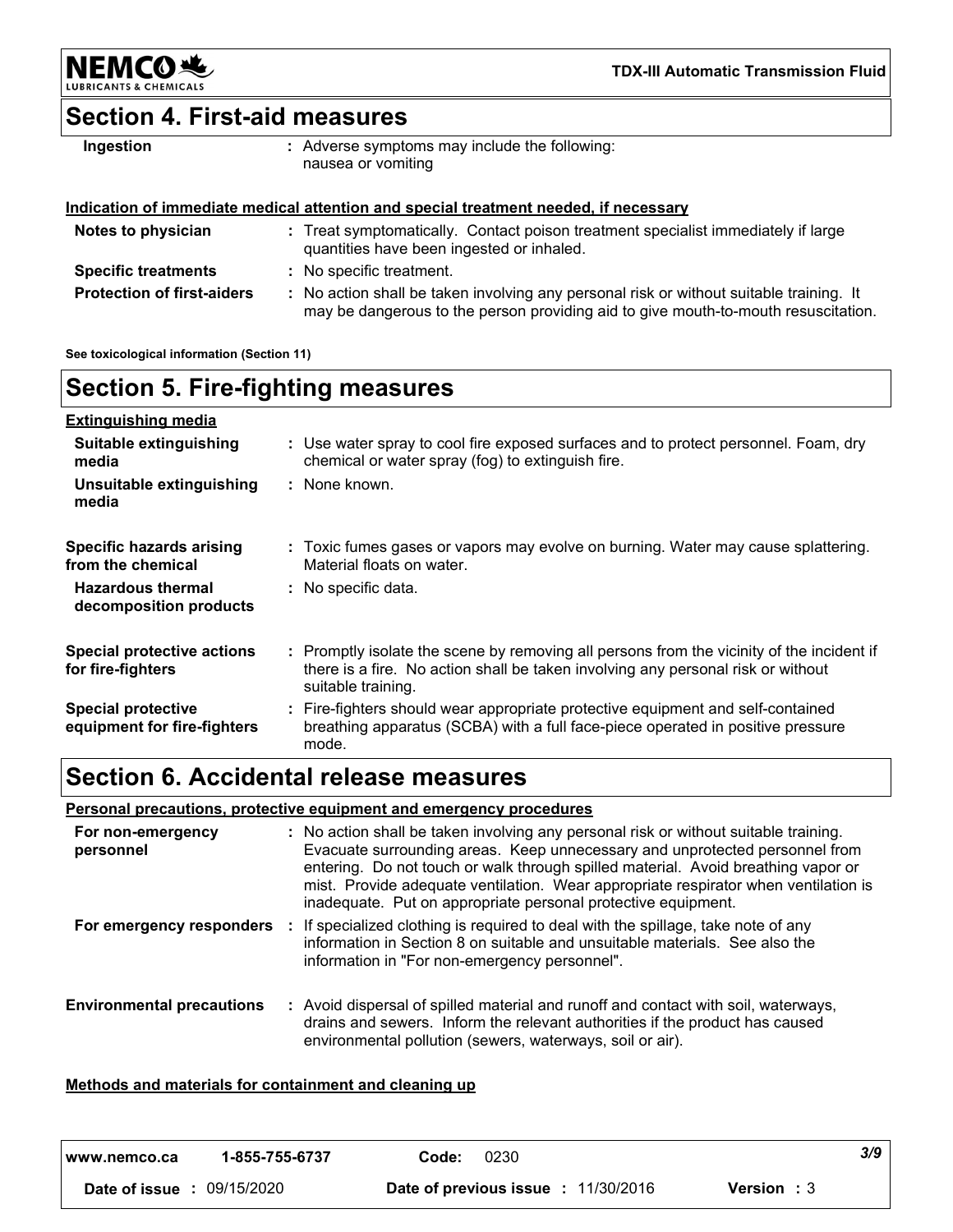

# **Section 6. Accidental release measures**

| <b>Spill</b> | : Stop leak if without risk. Move containers from spill area. Approach release from<br>upwind. Prevent entry into sewers, water courses, basements or confined areas.<br>Wash spillages into an effluent treatment plant or proceed as follows. Contain and<br>collect spillage with non-combustible, absorbent material e.g. sand, earth,<br>vermiculite or diatomaceous earth and place in container for disposal according to<br>local regulations (see Section 13). Dispose of via a licensed waste disposal |
|--------------|------------------------------------------------------------------------------------------------------------------------------------------------------------------------------------------------------------------------------------------------------------------------------------------------------------------------------------------------------------------------------------------------------------------------------------------------------------------------------------------------------------------|
|              | contractor. Contaminated absorbent material may pose the same hazard as the<br>spilled product. Note: see Section 1 for emergency contact information and Section<br>13 for waste disposal.                                                                                                                                                                                                                                                                                                                      |

# **Section 7. Handling and storage**

| <b>Precautions for safe handling</b>                               |                                                                                                                                                                                                                                                                                                                                                                                                                                                                                                                                                                                                                                                                       |
|--------------------------------------------------------------------|-----------------------------------------------------------------------------------------------------------------------------------------------------------------------------------------------------------------------------------------------------------------------------------------------------------------------------------------------------------------------------------------------------------------------------------------------------------------------------------------------------------------------------------------------------------------------------------------------------------------------------------------------------------------------|
| <b>Protective measures</b>                                         | : Put on appropriate personal protective equipment (see Section 8). Do not swallow.<br>Avoid contact with eyes, skin and clothing. Avoid breathing vapor or mist. Keep in<br>the original container or an approved alternative made from a compatible material,<br>kept tightly closed when not in use. Empty containers retain product residue and<br>can be hazardous. Do not reuse container.                                                                                                                                                                                                                                                                      |
| Advice on general<br>occupational hygiene                          | : Eating, drinking and smoking should be prohibited in areas where this material is<br>handled, stored and processed. Workers should wash hands and face before eating,<br>drinking and smoking. See also Section 8 for additional information on hygiene<br>measures.                                                                                                                                                                                                                                                                                                                                                                                                |
| Conditions for safe storage,<br>including any<br>incompatibilities | : Do not store above the following temperature: 113°C (235.4°F). Store in<br>accordance with local regulations. Store in original container protected from direct<br>sunlight in a dry, cool and well-ventilated area, away from incompatible materials<br>(see Section 10) and food and drink. Store locked up. Keep container tightly closed<br>and sealed until ready for use. Containers that have been opened must be carefully<br>resealed and kept upright to prevent leakage. Do not store in unlabeled containers.<br>Use appropriate containment to avoid environmental contamination. See Section 10<br>for incompatible materials before handling or use. |

# **Section 8. Exposure controls/personal protection**

### **Control parameters**

#### **Occupational exposure limits**

| Ingredient name                                        | <b>Exposure limits</b>                                                                                                                                                                                                                                                                                    |
|--------------------------------------------------------|-----------------------------------------------------------------------------------------------------------------------------------------------------------------------------------------------------------------------------------------------------------------------------------------------------------|
| Distillates (petroleum), hydrotreated heavy paraffinic | CA Alberta Provincial (Canada, 6/2018).<br>8 hrs OEL: 5 mg/m <sup>3</sup> 8 hours. Form: Mist<br>15 min OEL: 10 mg/m <sup>3</sup> 15 minutes. Form: Mist<br>CA Quebec Provincial (Canada, 1/2014).<br>TWAEV: 5 mg/m <sup>3</sup> 8 hours. Form: Mist<br>STEV: 10 mg/m <sup>3</sup> 15 minutes. Form: Mist |

| Appropriate engineering<br><b>controls</b> | : Good general ventilation should be sufficient to control worker exposure to airborne<br>contaminants.                                                          |
|--------------------------------------------|------------------------------------------------------------------------------------------------------------------------------------------------------------------|
| <b>Environmental exposure</b><br>controls  | : Emissions from ventilation or work process equipment should be checked to ensure<br>they comply with the requirements of environmental protection legislation. |

#### **Individual protection measures**

| I www.nemco.ca                    | 1-855-755-6737 | Code: | 0230                                |                    | 4/9 |
|-----------------------------------|----------------|-------|-------------------------------------|--------------------|-----|
| <b>Date of issue : 09/15/2020</b> |                |       | Date of previous issue : 11/30/2016 | <b>Version</b> : 3 |     |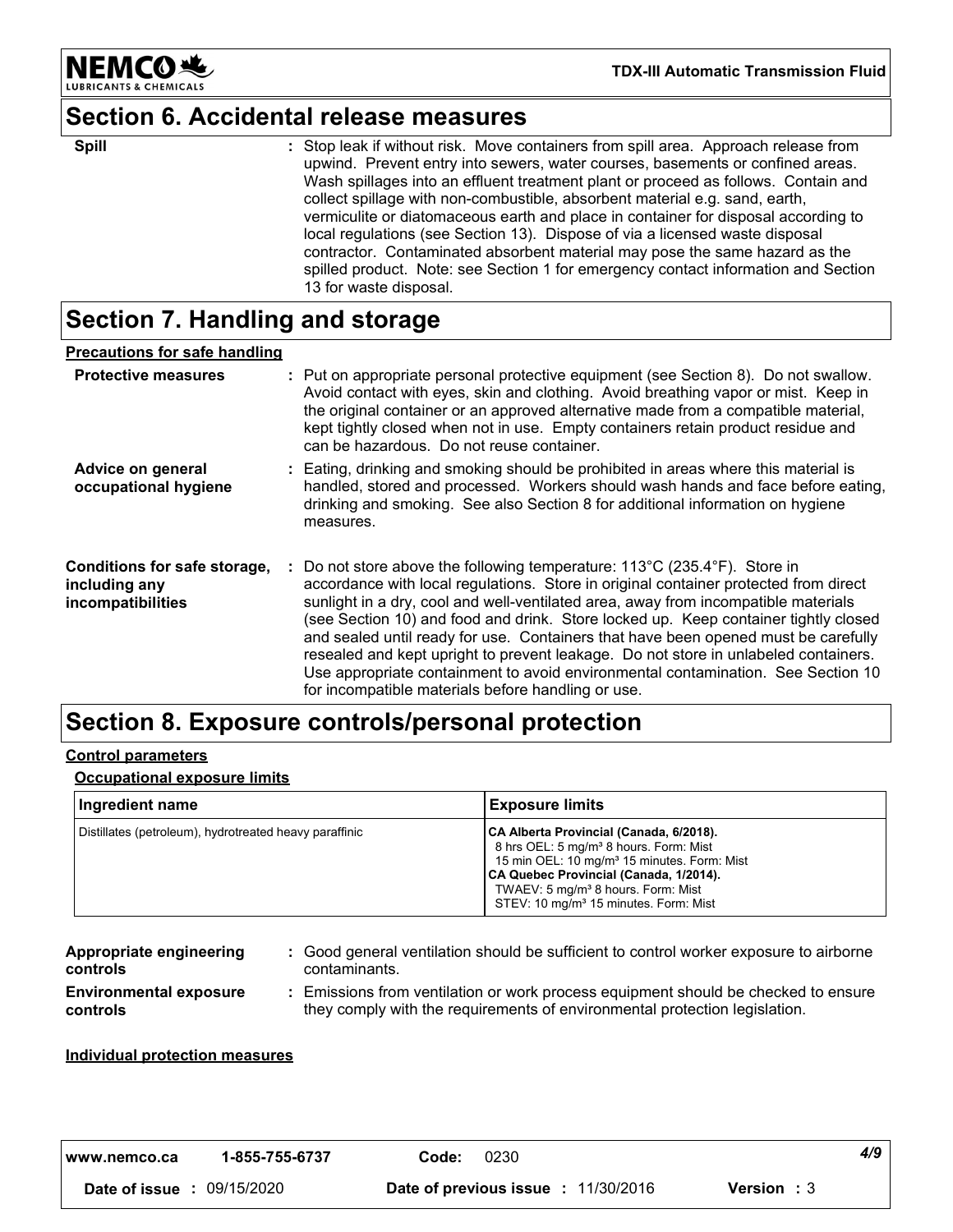**NEMCO头** LUBRIO

# **Section 8. Exposure controls/personal protection**

| <b>Hygiene measures</b>       | : Wash hands, forearms and face thoroughly after handling chemical products, before<br>eating, smoking and using the lavatory and at the end of the working period.<br>Appropriate techniques should be used to remove potentially contaminated clothing.<br>Wash contaminated clothing before reusing. Ensure that eyewash stations and<br>safety showers are close to the workstation location. |
|-------------------------------|---------------------------------------------------------------------------------------------------------------------------------------------------------------------------------------------------------------------------------------------------------------------------------------------------------------------------------------------------------------------------------------------------|
| <b>Eye/face protection</b>    | : Recommended: Splash goggles and a face shield, where splash hazard exists.                                                                                                                                                                                                                                                                                                                      |
| <b>Skin protection</b>        |                                                                                                                                                                                                                                                                                                                                                                                                   |
| <b>Hand protection</b>        | : 4 - 8 hours (breakthrough time): Nitrile gloves.                                                                                                                                                                                                                                                                                                                                                |
| <b>Body protection</b>        | : Recommended: Long sleeved coveralls.                                                                                                                                                                                                                                                                                                                                                            |
| Other skin protection         | : Recommended: Impervious boots.                                                                                                                                                                                                                                                                                                                                                                  |
| <b>Respiratory protection</b> | : If ventilation is inadequate, use a NIOSH-certified respirator with an organic vapor<br>cartridge and P95 particulate filter.                                                                                                                                                                                                                                                                   |

# **Section 9. Physical and chemical properties**

| <b>Appearance</b>                                 |                                        |
|---------------------------------------------------|----------------------------------------|
| <b>Physical state</b>                             | $:$ Liquid.                            |
| Color                                             | $:$ Red.                               |
| Odor                                              | Mild.                                  |
| <b>Odor threshold</b>                             | : Not available.                       |
| рH                                                | : Not available.                       |
| <b>Freezing point</b>                             | Not available.                         |
| <b>Boiling point/boiling range</b>                | : Not available.                       |
| <b>Flash point</b>                                | : Closed cup: >193°C (>379.4°F)        |
| <b>Evaporation rate</b>                           | : <1 (Ether = 1)                       |
| <b>Flammability (solid, gas)</b>                  | $:$ Not available.                     |
| Lower and upper explosive<br>(flammable) limits   | $\therefore$ Not available.            |
| Vapor pressure                                    | : <0.13 kPa (<1 mm Hg) @ 20°C (68°F)   |
| Vapor density                                     | Not available.                         |
| <b>Relative density</b>                           | $: 0.85$ to 0.88                       |
| <b>Solubility</b>                                 | Insoluble in water.                    |
| <b>Partition coefficient: n-</b><br>octanol/water | : Not available.                       |
| <b>Auto-ignition temperature</b>                  | : $>260^{\circ}$ C ( $>500^{\circ}$ F) |
| <b>Decomposition temperature</b>                  | : Not available.                       |
| <b>Viscosity</b>                                  | : Not available.                       |
| Flow time (ISO 2431)                              | : Not available.                       |

# **Section 10. Stability and reactivity**

| www.nemco.ca                                 | 1-855-755-6737           | 0230<br>Code: | 5/9                                                                                          |
|----------------------------------------------|--------------------------|---------------|----------------------------------------------------------------------------------------------|
| <b>Possibility of hazardous</b><br>reactions |                          |               | : Under normal conditions of storage and use, hazardous reactions will not occur.            |
| <b>Chemical stability</b>                    | : The product is stable. |               |                                                                                              |
| <b>Reactivity</b>                            |                          |               | : No specific test data related to reactivity available for this product or its ingredients. |

**Date of issue :** 09/15/2020 **Date of previous issue :** 11/30/2016 **Version :** 3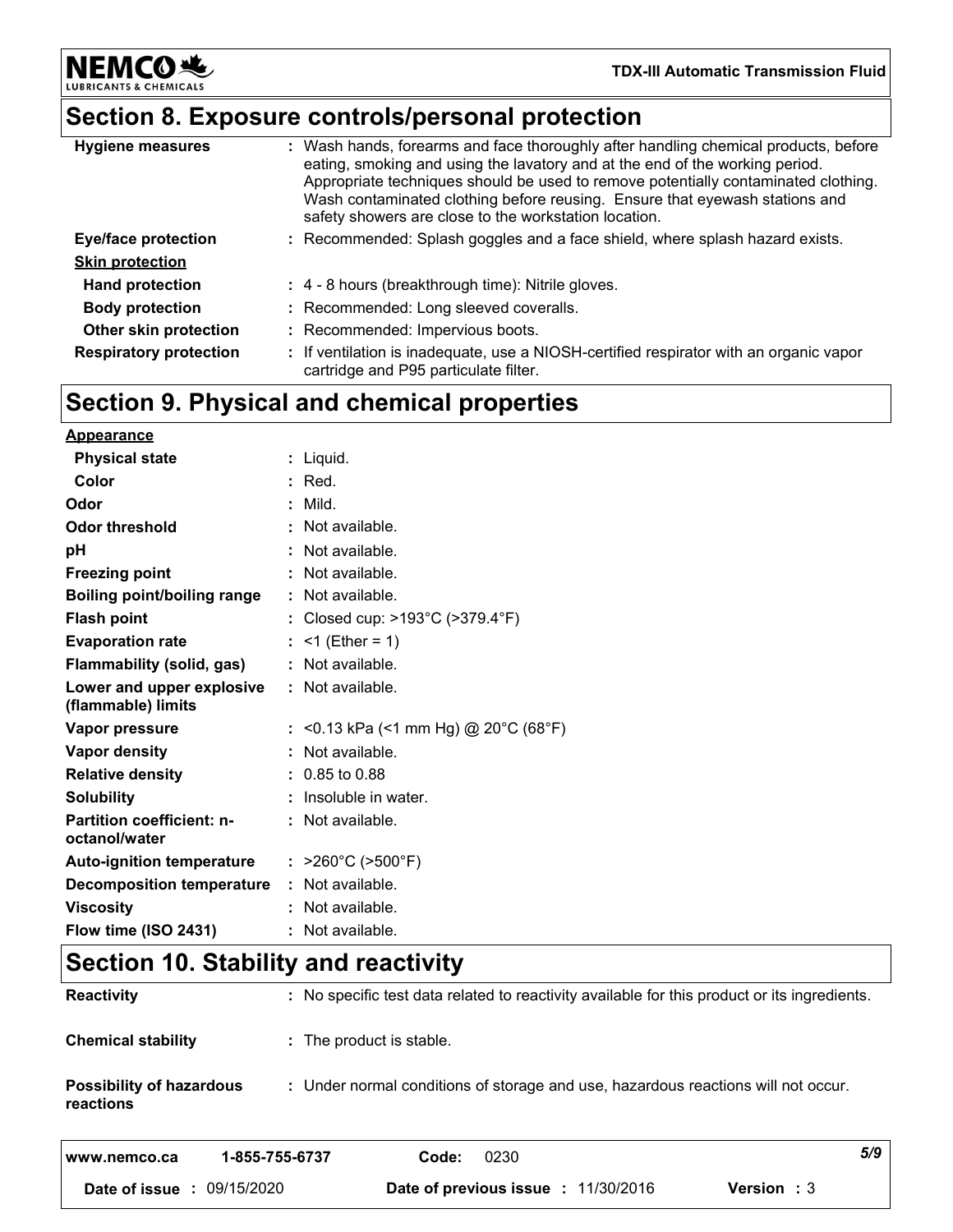

# **Section 10. Stability and reactivity**

| <b>Hazardous decomposition</b><br>products | : Under normal conditions of storage and use, hazardous decomposition products<br>should not be produced. |
|--------------------------------------------|-----------------------------------------------------------------------------------------------------------|
| Incompatible materials                     | : Reactive or incompatible with the following materials: oxidizing materials.                             |
| <b>Conditions to avoid</b>                 | : No specific data.                                                                                       |

# **Section 11. Toxicological information**

### **Information on toxicological effects**

### **Acute toxicity**

There is no data available.

### **Irritation/Corrosion**

There is no data available.

**Sensitization**

There is no data available.

#### **Mutagenicity**

There is no data available.

#### **Carcinogenicity**

There is no data available.

#### **Reproductive toxicity**

There is no data available.

#### **Teratogenicity**

There is no data available.

### **Specific target organ toxicity (single exposure)**

There is no data available.

### **Specific target organ toxicity (repeated exposure)**

There is no data available.

### **Aspiration hazard**

| Name                                                   | <b>Result</b>                         |
|--------------------------------------------------------|---------------------------------------|
| Distillates (petroleum), hydrotreated heavy paraffinic | <b>ASPIRATION HAZARD - Category 1</b> |

| Information on the likely<br>routes of exposure |                                                     | : Dermal contact. Eye contact. Inhalation. Ingestion.                        |                    |     |  |  |
|-------------------------------------------------|-----------------------------------------------------|------------------------------------------------------------------------------|--------------------|-----|--|--|
| <b>Potential acute health effects</b>           |                                                     |                                                                              |                    |     |  |  |
| Eye contact                                     |                                                     | : No known significant effects or critical hazards.                          |                    |     |  |  |
| <b>Inhalation</b>                               |                                                     | : No known significant effects or critical hazards.                          |                    |     |  |  |
| <b>Skin contact</b>                             |                                                     | : No known significant effects or critical hazards.                          |                    |     |  |  |
| Ingestion                                       |                                                     | : May be fatal if swallowed and enters airways.                              |                    |     |  |  |
|                                                 |                                                     | Symptoms related to the physical, chemical and toxicological characteristics |                    |     |  |  |
| Eye contact                                     | : No known significant effects or critical hazards. |                                                                              |                    |     |  |  |
| <b>Inhalation</b>                               | : No known significant effects or critical hazards. |                                                                              |                    |     |  |  |
| <b>Skin contact</b>                             |                                                     | : No known significant effects or critical hazards.                          |                    |     |  |  |
| www.nemco.ca                                    | 1-855-755-6737                                      | 0230<br>Code:                                                                |                    | 6/9 |  |  |
| <b>Date of issue : 09/15/2020</b>               |                                                     | Date of previous issue : 11/30/2016                                          | <b>Version</b> : 3 |     |  |  |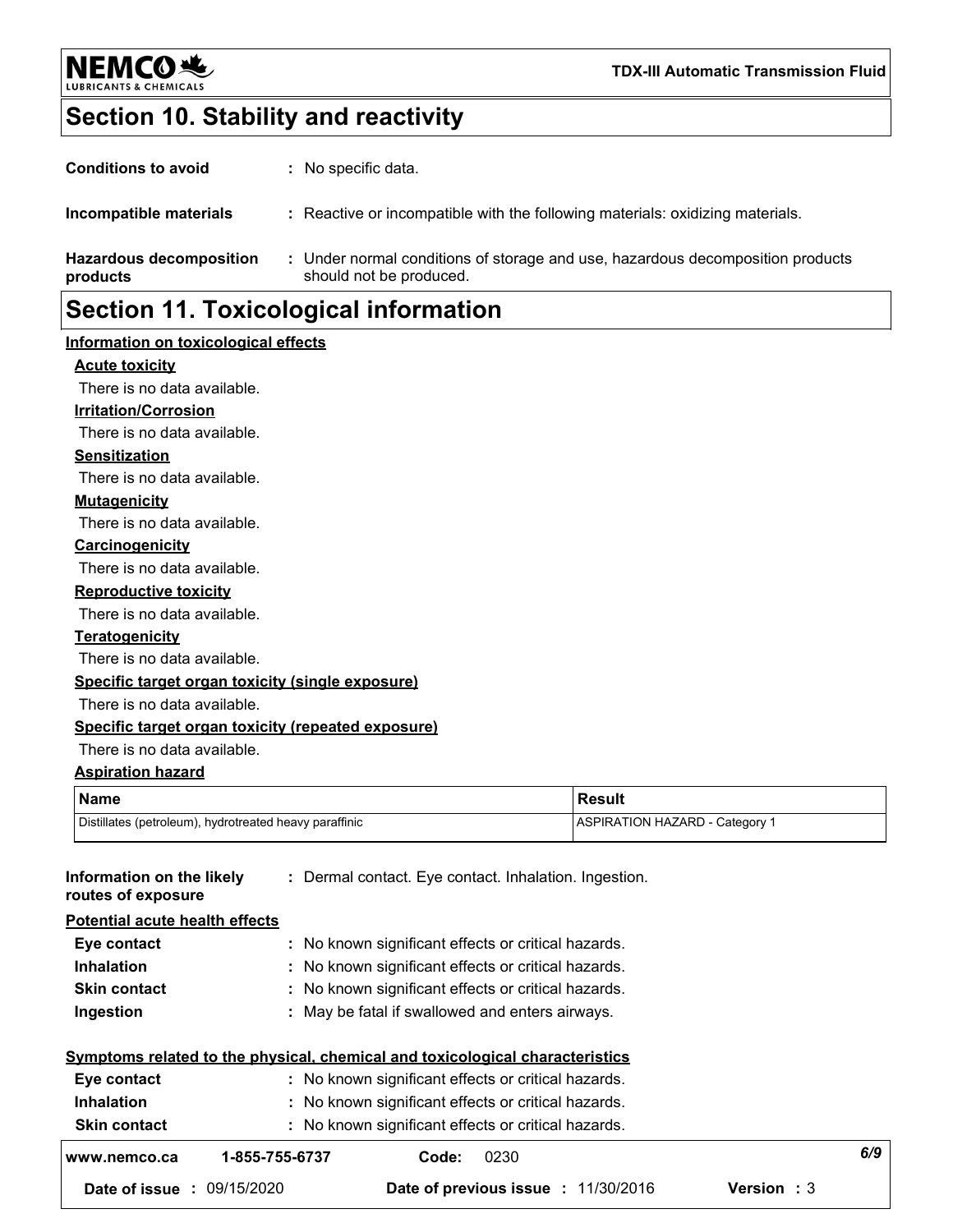

NEMCO头

# **Section 11. Toxicological information**

**Ingestion Adverse symptoms may include the following:**  $\blacksquare$ nausea or vomiting

#### **Delayed and immediate effects and also chronic effects from short and long term exposure**

| : No known significant effects or critical hazards. |
|-----------------------------------------------------|
| : No known significant effects or critical hazards. |
|                                                     |
| : No known significant effects or critical hazards. |
| : No known significant effects or critical hazards. |
| <b>Potential chronic health effects</b>             |
| : No known significant effects or critical hazards. |
|                                                     |
| : No known significant effects or critical hazards. |
| : No known significant effects or critical hazards. |
| : No known significant effects or critical hazards. |
| : No known significant effects or critical hazards. |
|                                                     |

### **Numerical measures of toxicity**

### **Acute toxicity estimates**

There is no data available.

# **Section 12. Ecological information**

#### **Toxicity**

There is no data available.

### **Persistence and degradability**

There is no data available.

### **Bioaccumulative potential**

There is no data available.

### **Soil/water partition coefficient (KOC) Mobility in soil**

**:** Not available.

**Other adverse effects** : No known significant effects or critical hazards.

| www.nemco.ca  | 1-855-755-6737 | Code: | 0230                                       |                    | 7/9 |
|---------------|----------------|-------|--------------------------------------------|--------------------|-----|
| Date of issue | 09/15/2020     |       | <b>Date of previous issue : 11/30/2016</b> | <b>Version</b> : 3 |     |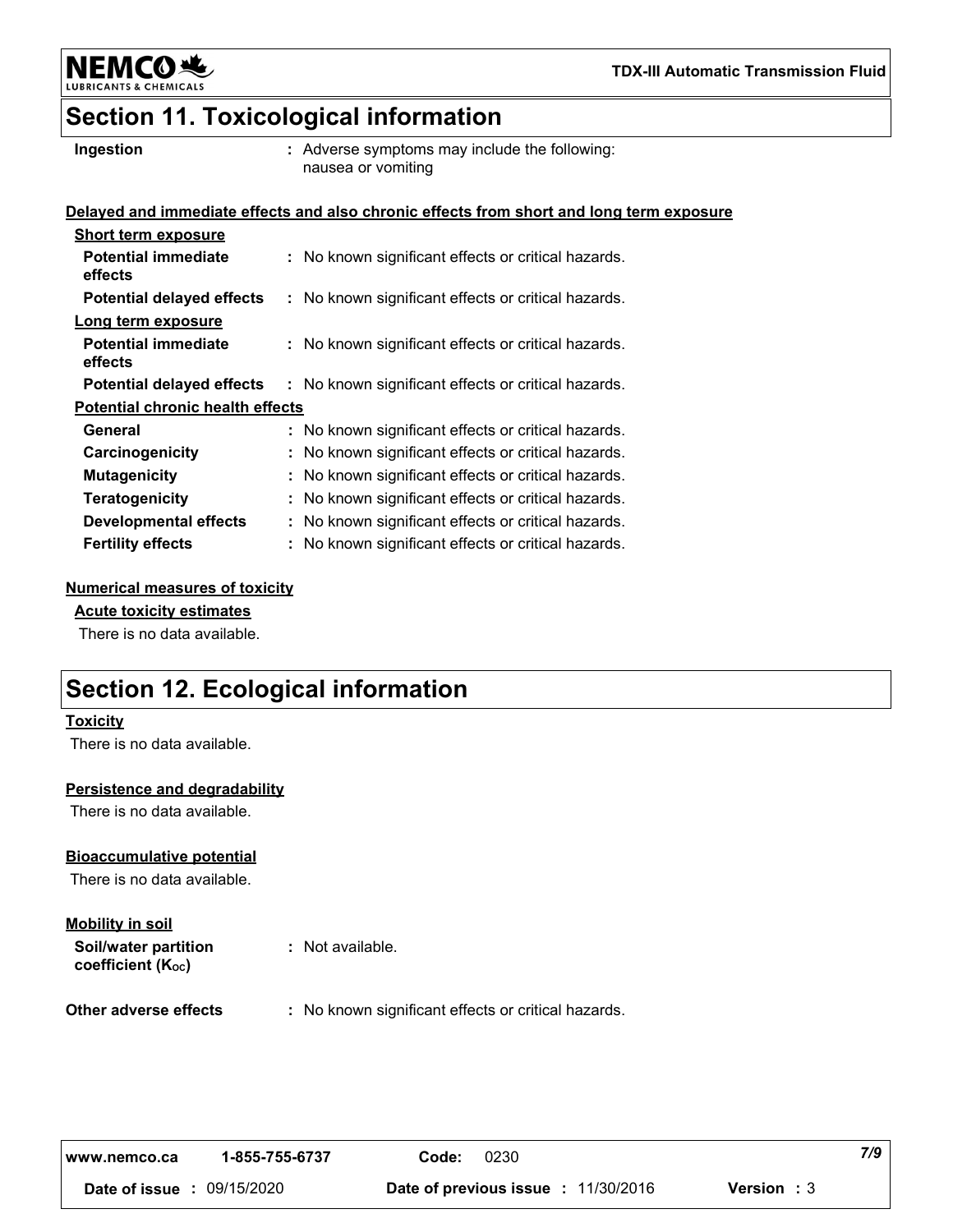

**TDX-III Automatic Transmission Fluid**

# **Section 13. Disposal considerations**

The generation of waste should be avoided or minimized wherever possible. Disposal of this product, solutions and any by-products should comply with the requirements of environmental protection and waste disposal legislation and any regional local authority requirements. Dispose of surplus and non-recyclable products via a licensed waste disposal contractor. Waste should not be disposed of untreated to the sewer unless fully compliant with the requirements of all authorities with jurisdiction. Waste packaging should be recycled. Incineration or landfill should only be considered when recycling is not feasible. This material and its container must be disposed of in a safe way. Care should be taken when handling empty containers that have not been cleaned or rinsed out. Empty containers or liners may retain some product residues. Avoid dispersal of spilled material and runoff and contact with soil, waterways, drains and sewers. **Disposal methods :**

# **Section 14. Transport information**

|                                      | <b>TDG Classification</b> | <b>IMDG</b>    | <b>IATA</b>    |
|--------------------------------------|---------------------------|----------------|----------------|
| <b>UN number</b>                     | Not regulated.            | Not regulated. | Not regulated. |
| UN proper<br>shipping name           |                           |                |                |
| <b>Transport</b><br>hazard class(es) |                           |                |                |
|                                      |                           |                |                |
| <b>Packing group</b>                 |                           |                |                |
| Environmental<br>hazards             | No.                       | No.            | No.            |

**Emergency Response Guidebook (ERG) :** Not applicable

**Special precautions for user Transport within user's premises:** always transport in closed containers that are **:** upright and secure. Ensure that persons transporting the product know what to do in the event of an accident or spillage.

### **Section 15. Regulatory information**

| <b>Canadian lists</b>                        |                                          |
|----------------------------------------------|------------------------------------------|
| <b>Canada inventory (DSL</b><br><b>NDSL)</b> | : All components are listed or exempted. |
| <b>Canadian NPRI</b>                         | : None of the components are listed.     |
| <b>CEPA Toxic substances</b>                 | : None of the components are listed.     |

| l www.nemco.ca | 1-855-755-6737 | Code: | 0230                                       |                    | 8/9 |
|----------------|----------------|-------|--------------------------------------------|--------------------|-----|
| Date of issue  | 09/15/2020     |       | <b>Date of previous issue : 11/30/2016</b> | <b>Version</b> : 3 |     |